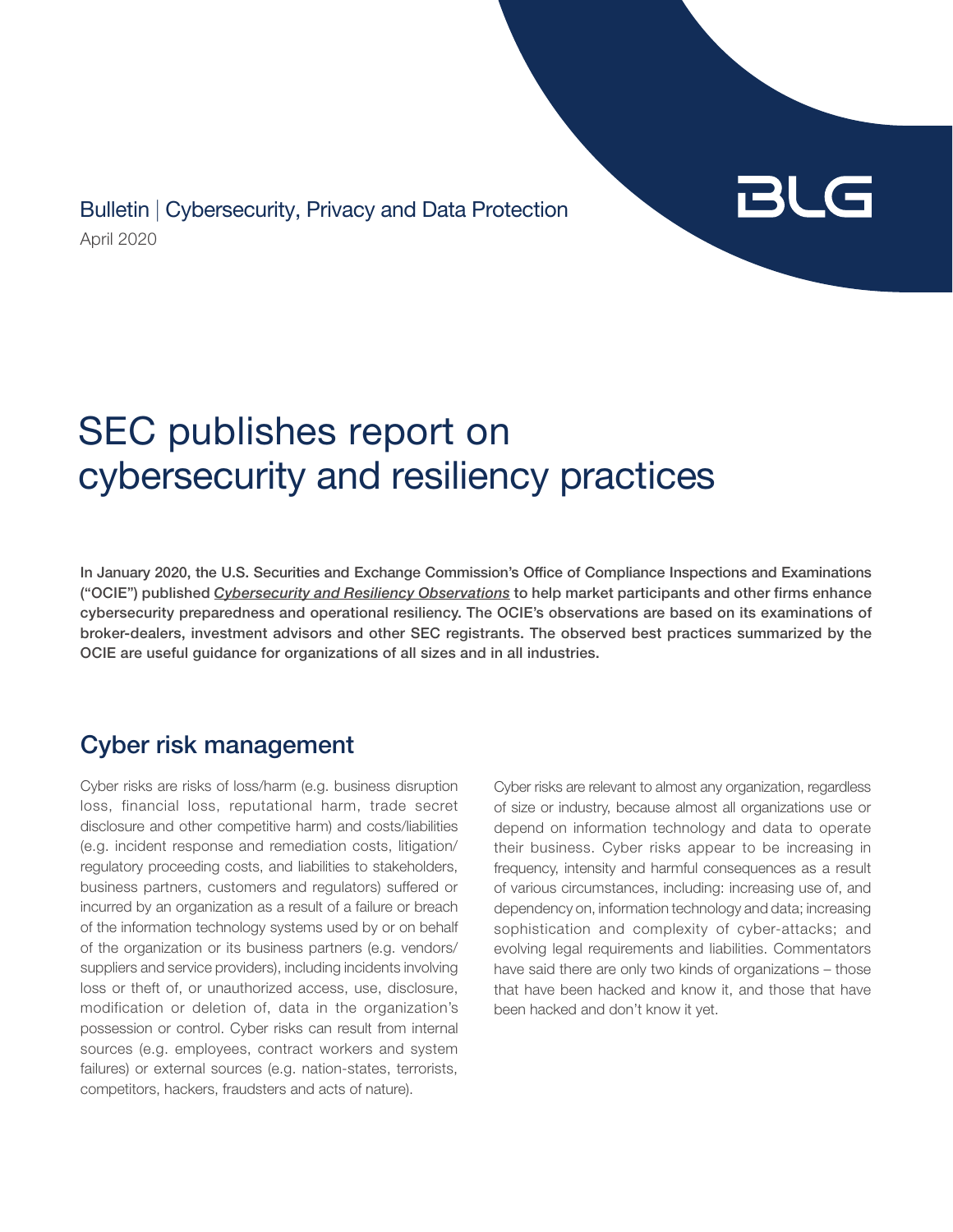### OCIE's observations

The OCIE's observations focus on seven aspects of a successful cyber risk management program: governance and risk management, access rights and controls, data loss prevention, mobile security, incident response and resiliency, vendor management, and training and awareness. Following is a summary.

- 1. Governance and risk management: A governance and risk management program to provide structure and oversight to cybersecurity and resiliency activities, including: (a) senior level engagement; (b) risk assessments to identify, analyze, and prioritize relevant cybersecurity risks; (c) written policies and procedures to address identified cybersecurity risks; and (d) effective implementation and enforcement of those policies and procedures, including testing and monitoring, effective communication, and continuous evaluation and adaptation.
- 2. Access rights and controls: Access rights and controls to protect information technology systems and data against unauthorized access and use, including: (a) understanding the location of data throughout an organization; (b) restricting access to systems and data to authorized users based on their legitimate needs; and (c) establishing and effectively implementing appropriate technological measures (including strong passwords and multi-factor authentication) to prevent and monitor for unauthorized access.
- 3. Data loss prevention: Tools and processes to ensure that sensitive data is not lost, misused, or accessed by unauthorized persons, including: (a) vulnerability scanning; (b) perimeter security; (c) detective security; (d) patch management; (e) hardware and software inventory control; (f) encryption and network segmentation; (g) insider threat monitoring; and (h) securing legacy systems and equipment.
- 4. Mobile security: Measures to manage cybersecurity risks associated with mobile devices and mobile applications, including: (a) policies and procedures for the use of mobile devices; (b) mobile device management (MDM) technologies and security measures for all mobile devices (including personal devices used for business purposes); and (c) training relevant individuals on the safe use of mobile devices.
- 5. Incident response and resiliency: An incident response plan for various plausible scenarios that includes: (a) timely notification and response; (b) procedures for internal escalation and communication with key stakeholders; (c) compliance with legal reporting and notification obligations, including reports to regulators and notices to customers and affected individuals; (d) designated incident response team members with assigned roles and responsibilities; and (e) improvements based on testing the plan and lessons learned from post-incident assessments. Practices to improve operational resiliency, including: (1) a prioritized inventory of business services and supporting systems and processes; (2) a strategy for operational resiliency with appropriate risk tolerances; (3) secure offline data backups; and (4) cybersecurity insurance (if appropriate).
- 6. Vendor management: Practices and controls to manage cybersecurity risks resulting from vendor relationships, including: (a) a vendor management program (including appropriate due diligence for vendor selection) to manage risks associated with vendor relationships and to ensure vendors meet security requirements and implement safeguards; (b) procedures for terminating or replacing vendors, including cloud-based service providers; (c) understanding and managing vendor relationships and applicable contracts; and (d) monitoring/overseeing vendors to ensure their compliance with applicable contracts and to identify changes to vendors' services or personnel.
- 7. Training and awareness: Continuously evaluated and updated training and exercises for staff to improve their awareness of cyber threats and understanding of cybersecurity policies/procedures, and to establish a culture of cybersecurity readiness and operational resiliency.

The OCIE encourages market participants to review their practices, policies and procedures against the observed best practices to improve their cybersecurity and resiliency.